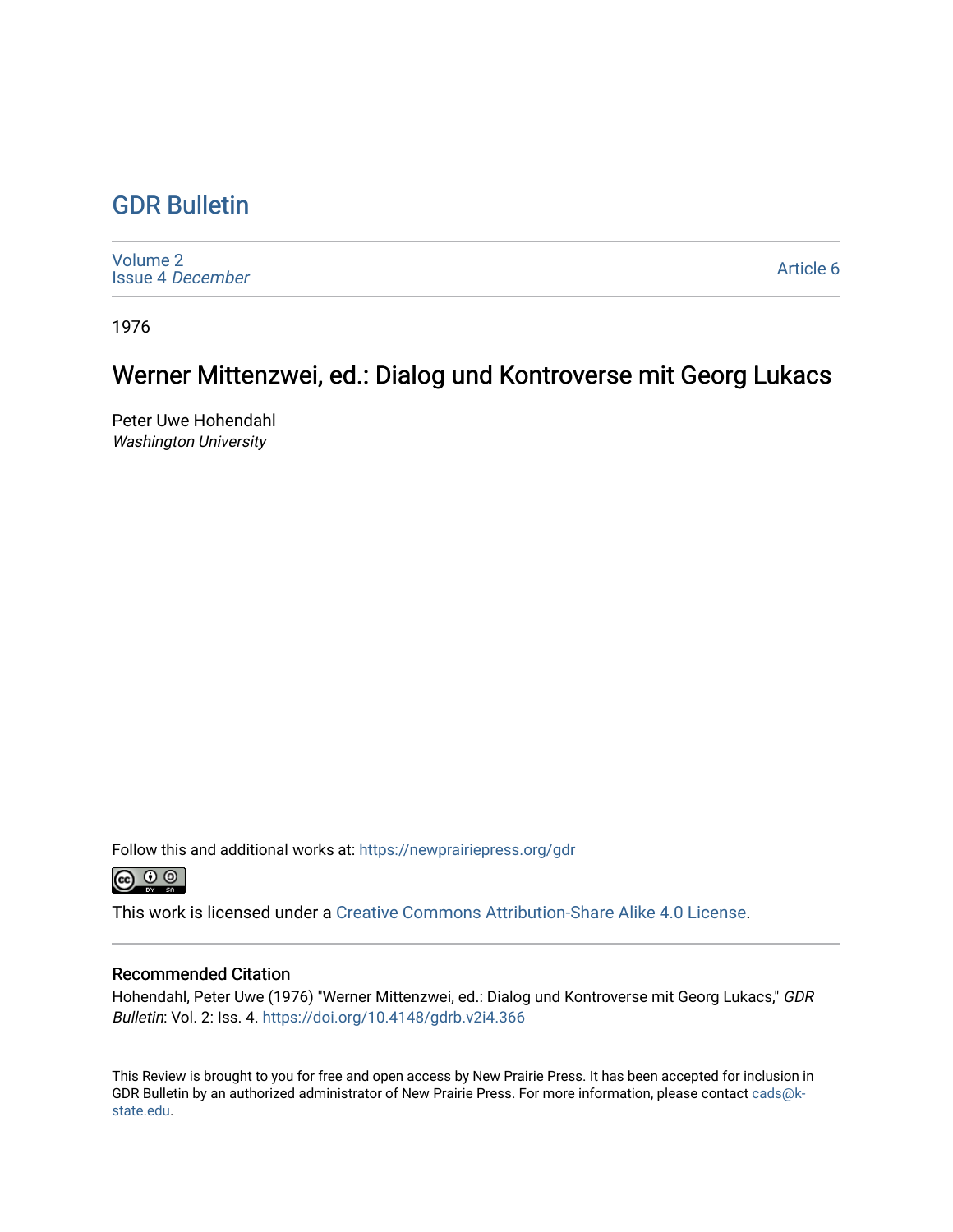look at cultural programs within the context of the factories. This part also contains an interesting survey of GDR foreign policy, particular in relation to the Bundesrepublik. It is part C of this book that proves to be the most problematic. In spite of an obvious attempt to seem objective, Gransow's approach accepts and reiterates the party line on Kulturpolitik as articulated at the VIII. Party Congress. We believe that if this book was intended for the newcomer to Kulturpolitik in the GDR, then a more critical attitude on Gransow's part would have been appropriate and would certainly not have undermined his approach; on the! contrary, it would have strengthened it. The critical reader is left witn the suspicious! feeling that Gransow purposely does not incorporate certain historical turning-points which have had a direct impact on the course of cultural policy in the GDR. Should not any author on the history of the GDR, who implies object: ity, at least render the events of Budapest '56 and Prague '68? True, Gransow does mention the workers' rebellion of June 17th, 1953, in the GDR, but, here too, the reader is left with the uncomfortable feeling that Gran-} sow does not critically assess internal factors leading to this event and chooses to focus more on external elements. Even though a pletho r a of background information tends to sometimes surprise and often confuse the reader, this surprise and often confuse the reader, this book does provide an invaluable survey of GOOK GOES DROVIGE AN INVALUANCE SULVOY OF GDR <u>AULGIFOOLIGIK</u>. Dub, despree whe excessive use of footnotes (more than 800 in 130 pages) nany questions remain unanswered. For instance, in connection with his discussion of the Harich group, Gransow refers to the "definitive" critique of Harich's position made by Rugard O. Gropp, but the reader is never told who Gropp is nor what his function might have been. Nor does Gransow deal well with one of the overriding questions of Kulturpolitik in the GDR, namely, why some authors are able to criticize the system while others are ostracized or even imprisoned. Indeed, one begins to question where **Kulturpolitik** leaves off and<br>Parteipolitik begins.

For the reader who wants an introduction to the relationship between culture and politics in the GDR, Gransow offers a starting point, but one which must be read critically and which above all, must be supplemented by further reading on this topic. For those who have already acquired a more sophisticated knowledge of the GDR this book has very little to offer that is new.

Washington University--Tineke Ritmeester j Published by New Prairie Press, 1976

Dialog und Kontroverse mit Georg Lukacs. Hrsg. von Werner Mittenzwei. Leipzig : Reclam, 1975. 475 Seiten .

Die in diesem Bande versammelten Aufsätze über Georg Lukacs und sein Verhältnis zu deutschen marxistischen Schriftsellern und Theoretikern verdient die besondere Beachtung aller Forscher, die and der Entwicklung der DDR interessiert sind. Fast zwanzig Jahre : nach der Eliminierung des ungarischen Philosophen aus dem Kanon der ostdeutschen Literaturwissenschaft sucht man erneut die Auseindersetzung mit ihm. Stehen wir vor einer Wiedergutmachung oder gar vor einer Lukacs-Renaissance, wie sie in Amerika zu bemerken ist? Zweifellos besteht der Wunsch, nach vielen Jahren des Schweigens dem Mann Gerechtigkeit widerfahren zu"lassen, dem die Literaturwissenschaft der DDR mehr verdankte als irgend einem anderen Forscher. Denn Georg Lukacs' Schriften waren es, an denen sich die Literaturkritik zwischen 1947 und 1956 orientierte . Sein Konzept der deutschen Literaturgeschichte war das Gerüst für die ersten Gehversuche, seine Realismustheorie der Rückhalt für die Bewertung von Geschichte und Gegenwart. Nach der Ungarisch! Rebellion mechnete man mit ihm ab und zieh ihn des Revisionismus. Vergleicht man d ie 1975 vorgelegten Aufsätze mit. der älteren Kritik, so fällt der Unterschid sogleich ins Auge: Im Vordergrund steht nicht mehr die Absicht, Lukacs'Fehler nachzuweisen, sondern das Bemühen, sein Werk aus der geschichtlichen Gesamtsituation zu verstehen und zu würdigen, auch dort, wo es proble-matische Folgen gehabt hat. Ein Stück marxistischer Theoriegeschichte, das lange verschüttet gewesen war, wird mit Sorgfalt und Sachverstand aufgearbeitet. Bemerkenswert ist, daß die Mitarbeiter bewußt auf eine ideologische Abstimmung verzichtet haben, so daß widersprüchliche Beurteilungen der gleichen Sachverhalte stehen geblieben sind. Abgesehen von der ausführlichen Einführung des Herausgebers, die Lukacs' Entwicklung von seinen idealistischen Frühschriften bis zu seiner späten marxistischen Ästhetik verfolgt (und dabei zum ersten Mal auch offen seine Bedeutung für die DDR zur Sprache bringt), ist der Zugang der verschiedenen Beiträge indirekt : Man rekonstruiert die Gespräche und Auseindersetzungen von Kukacs mit anderen führenden marxistischen Theoretikern und Künstlern. Diese kontrastierende Verfahren erweist

1